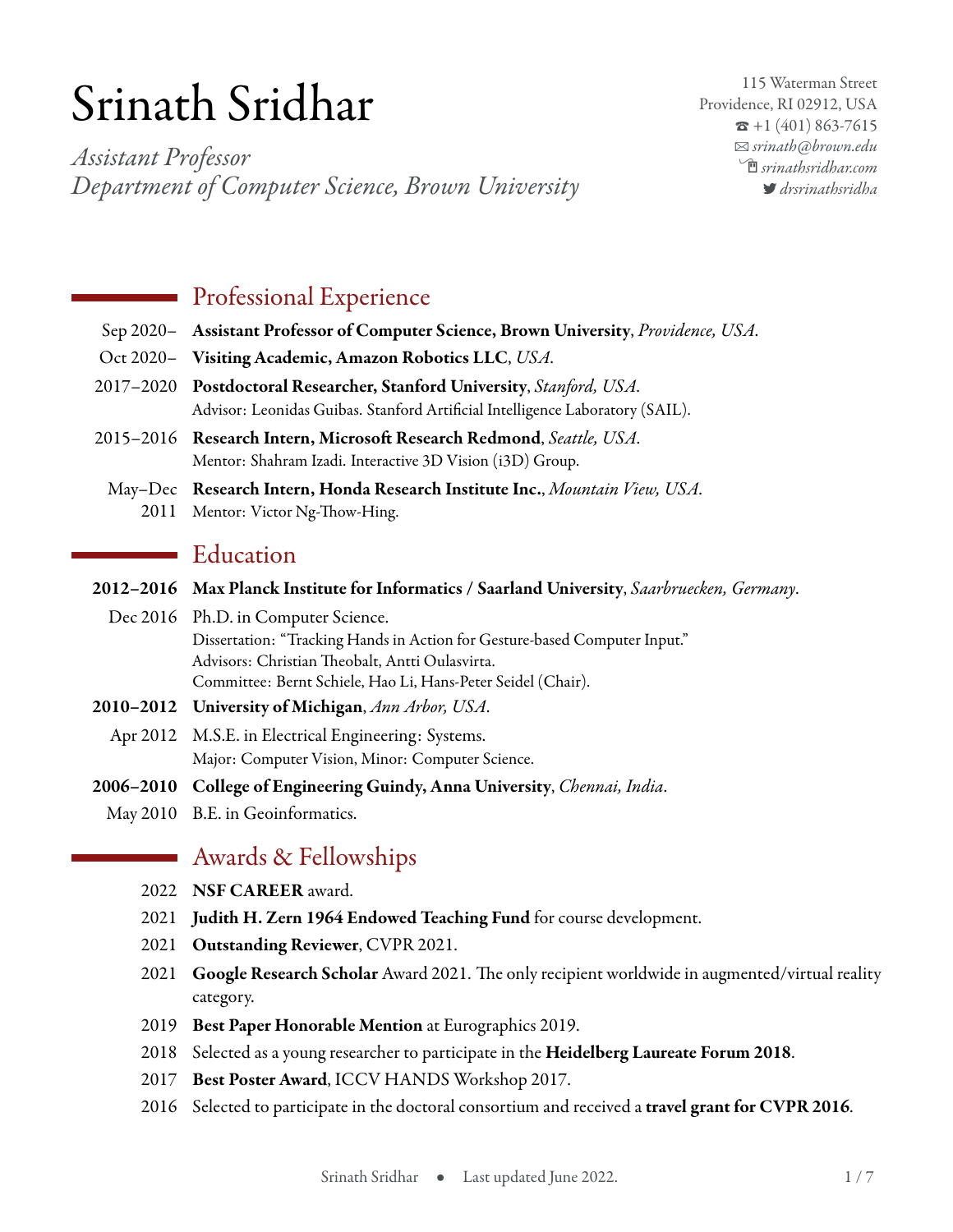- 2013 **ACM Student Travel Grant** for CHI 2013.
- 2012–2016 **Max Planck Fellowship** for PhD studies.
- 2011–2012 **Rackham International Student Fellowship**, University of Michigan, Ann Arbor.

2009 **Best Project Award**, *Single View Reconstruction of Buildings*, IIT Delhi.

# Publications **S**[Google Scholar](https://scholar.google.com/citations?user=qIvZT74AAAAJ)

*p*) Ph.D. advisee, *ℚ* Masters/Undergraduate advisee, *ℚ* Visiting Graduate/Undergraduate advisee. Icons (▶, 을, *g*) are hyperlinks to webpages or explanatory videos.

Conference Papers (Peer-reviewed)

- **2022**
- [P.25] Xianghao Xu, Yifan Ruan, **Srinath Sridhar**, Daniel Ritchie. *Unsupervised Kinematic Motion Detec[tion](https://drive.google.com/file/d/1wLLGl2ypaiaAwyjnJtDFI3wlvoqDm3_7/view) for Part-segmented 3D Shape Collections*. ACM Transactions on Graphics (**SIGGRAPH**) 2022. l≡ì
- [P.24] Rahul Sajnani *Q*), Adrien Poulenard, Jivitesh Jain, Radhika Dua, Leonidas J. Guibas, Srinath Srid**har**. *ConDor: Self-Supervised Canonicalization of 3D Pose for Partial Shapes*. Conference on Computer Vision and Pattern Recognition (**CVPR**) 2022.
- [P.23] Yiheng Xie *⃝*U, Towaki Takikawa, Shunsuke Saito, Or Litany, Shiqin Yan, Numair Khan, Federico Tombari, James Tompkin, Vincent Sitzmann<sup>+</sup> , **Srinath Sridhar**<sup>+</sup> . *Neural Fields in Visual Computing and Beyond*. Eurographics State of the Art Report (**Eurographics STAR**) 2022 [<sup>+</sup> indicates equal advising].  $\Box$

#### **2021**

- [P.22] Davis Rempe *⃝*P , Tolga Birdal, Aaron Hertzmann, Jimei Yang, **Srinath Sridhar**, Leonidas J. Guibas. *HuMoR: 3D Human Motion Model for Robust P[ose E](https://geometry.stanford.edu/projects/humor/)stimation*. International Conference on Computer Vision (**ICCV**) 2021 [**oral presentation**].
- [P.21] Rahul Sajnani *⃝*V , AadilMehdi Sanchawala *⃝*V , Krishna Murthy Jatavallabhula, **Srinath Sridhar**, K. Madhava Krishna. *DRACO: Weakly Supervised Dense Reconstruction and Canonicalization of Objects*. International Conference on Robotics and Automation (ICRA) 2021. **■▶**
- [P.20] Zhangsihao Yang *⃝*V , Or Litany, Tolga Birdal, **Srinath Sridhar**, Leonidas J. Guibas. *Continuous Geodesic Convolutions for Learning on 3D Shapes*. Winter Conference on Applications of Computer Vision (**WACV**) 2021.
- [P.19] Or Litany, Ari Morcos, **Srinath Sridhar**, Leonidas J. Guibas, Judy Hoffman. *Representation Learning Through Latent Canonicalizations*. Winter Conference on Applications of Computer Vision (**WACV**) 2021.

**2020**

- [P.18] Davis Rempe *⃝*P , Tolga Birdal, Yongheng Zhao, Zan Gojcic, **Srinath Sridhar**, Leonidas J. Guibas. *CaSPR: Learning Canonical Spatiotemporal Poi[nt C](https://geometry.stanford.edu/projects/caspr)loud Representations*. Conference on Neural Information Processing Systems (**NeurIPS**) 2020.
- [P.17] Jiahui Lei *Q*), **Srinath Sridhar**, Paul Guerrero, Minhyuk Sung, Niloy Mitra, Leonidas J. Guibas. *Pix2Surf: Learning Parametric 3[D Su](https://geometry.stanford.edu/projects/pix2surf)rface Models of Objects from Images*. European Conference on Computer Vision (**ECCV**) 2020.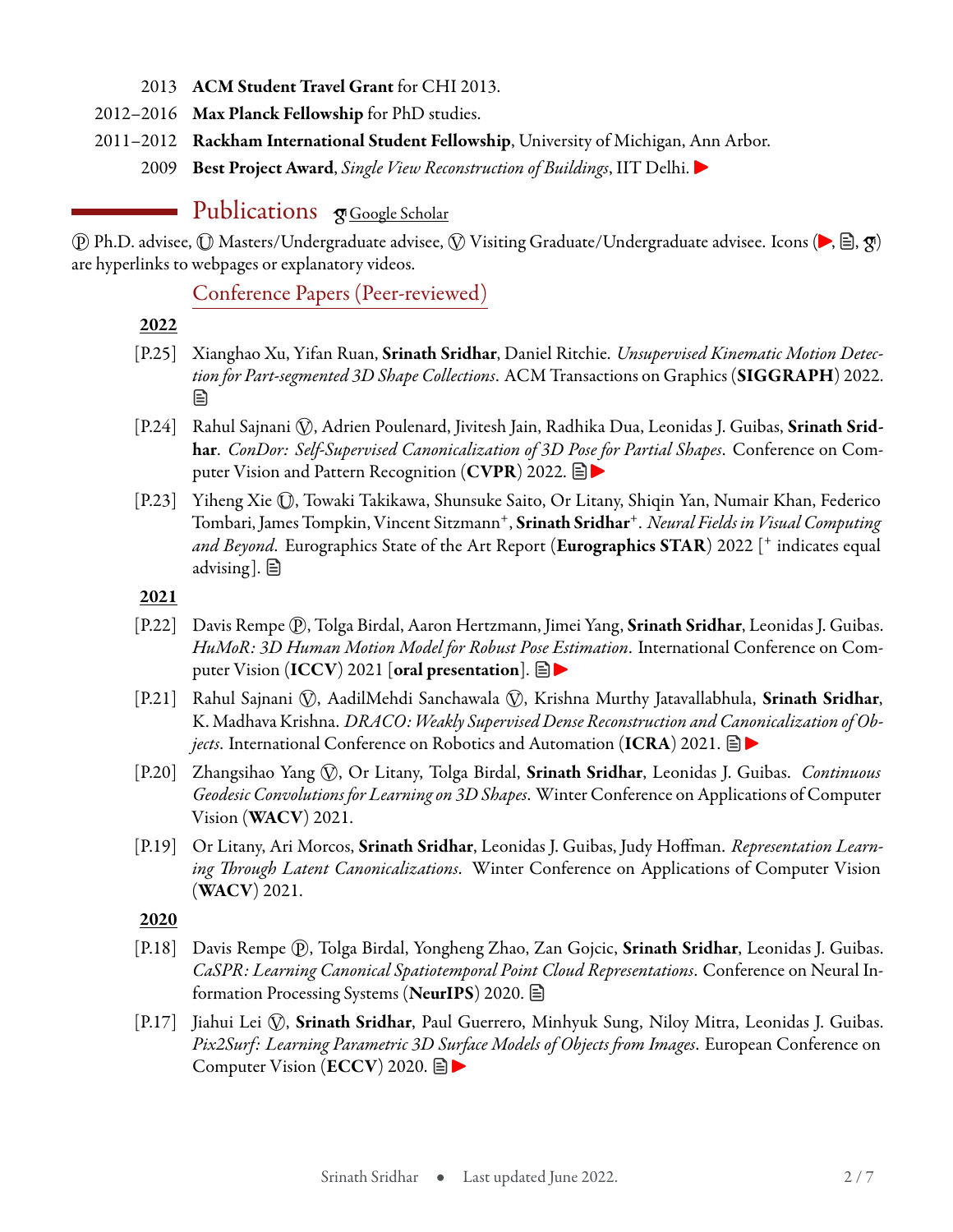[P.16] Davis Rempe *⃝*P , **Srinath Sridhar**, He Wang, Leonidas J. Guibas. *Predicting the Physical Dynamics of Unseen 3D Objects*. Winter Conference on Applications of Computer Vision (**WACV**) 2020.

**2019**

- [P.15] **Srinath Sridhar**, Davis Rempe *⃝*P , Julien Valentin, Sofien Bouaziz, Leonidas J. Guibas. *Multiview Aggregation for Learning Category-Specific Shape Reconstruction*. Conference on Neural Information Processing Systems (**NeurIPS**) 2019.
- [P.14] He Wang *Q*), **Srinath Sridhar**, Jingwei Huang, Julien Valentin, Shuran Song, Leonidas J. Guibas. *Normalized Object Coordinate Space for Category-Level 6D Object Pose and Size Estimation*. Conference on Computer Vision and Pattern Recognition (**CVPR**) 2019 [**oral presentation**].
- [P.13] Davis Rempe *⃝*P , **Srinath Sridhar**, He Wang, Leonidas J. Guibas. *Learning Generalizable Physical Dynamics of 3D Rigid O[bjects](https://geometry.stanford.edu/projects/learningdynamics/)*. Workshop on 3D Scene Understanding for Vision, Graphics and Robotics, **CVPRW** 2019.



[[P.12\]](http://ai.stanford.edu/~ssrinath/misc/photos/EG2019_HonMention_crop.jpg) He Wang<sup>\*</sup> *Q*<sup>p</sup>, Soeren Pirk<sup>\*</sup>, Ersin Yumer, Vladimir Kim, Ozan Sener, **Srinath Sridhar**, Leonidas J.<br>Guibas. *Learning a Generative Model for Multi-Step Human-Object Interactions from Videos*. **Euro-**<br>graphics 2 Guibas. *Learning a Generative Model for Multi-Step Human-Object Interactions from Videos*. **Eurographics** 2019. (\* equal contribution) [**best paper honorable mention**]

#### **2018**

- [P.11] Dushyant Mehta, Oleksandr Sotnychenko, Franziska Mueller (P), Weipeng Xu, Srinath Sridhar, Gerard Pons-Moll, Christian The[obal](http://gvv.mpi-inf.mpg.de/projects/SingleShotMultiPerson/)t. *Single-Shot Multi-Person 3D Body Pose Estimation From Monocular RGB Input*. **3DV** 2018.
- [P.10] Franziska Mueller *⃝*P , Florian Bernard, Oleksandr Sotnychenko, Dushyant Mehta, **Srinath Sridhar**, Dan Casas, Christian Theobalt. *GANerated Hands for Real-time 3D Hand Tracking from Monocular RGB*. Conference on Computer Vision and Pattern Recognition (**CVPR**) 2018.
- **2017**
- [P.9] Franziska Mueller *Q*), Dushyant Mehta, Oleksandr Sotnychenko, **Srinath Sridhar**, Dan Casas, Christian Theobalt. *Real-time Hand Tracking under Occlusio[n fr](http://handtracker.mpi-inf.mpg.de/projects/OccludedHands/)om an Egocentric RGB-D Sensor*. International Conference on Computer Vision (**ICCV**) 2017.
- [P.8] Dushyant Mehta, **Srinath Sridhar**, Oleksandr Sotnychenko, Helge Rhodin, Mohammad Shafiei, Hans-Peter Seidel, Weipeng Xu, Dan Casas, Christian Theobalt. *VNect: Real-time 3D Human Pose Estimation with a Single RGB Camera*. ACM Transactions on Graphics (**SIGGRAPH**) 2017.
- [P.7] **Srinath Sridhar**, AndersMarkussen, Antti Oulasvirta, ChristianTheobalt, Sebastian Boring. *Watch-Sense: On- and Above-Skin Input Sensing through a We[arab](http://handtracker.mpi-inf.mpg.de/projects/WatchSense/)le Depth Sensor*. SIGCHI Conference on Human Factors in Computing Systems (**CHI**) 2017.

**2016**

[P.6] **Srinath Sridhar**, Franziska Mueller *⃝*P , Michael Zollhöfer, Dan Casas, Antti Oulasvirta, Christian Theobalt. *Real-time Joint Tracking of a Hand Manipulating an Object from RGB-D Input*. European Conference on Computer Vision (**ECCV**) 2016.

#### **2015**

[P.5] **Srinath Sridhar**, Franziska Mueller *⃝*P , Antti Oulasvirta, Christian Theobalt. *Fast and Robust Hand Tracking Using Detection-Guided Optimization*. Conference on Computer Vision and Pattern Recognition (**CVPR**) 2015.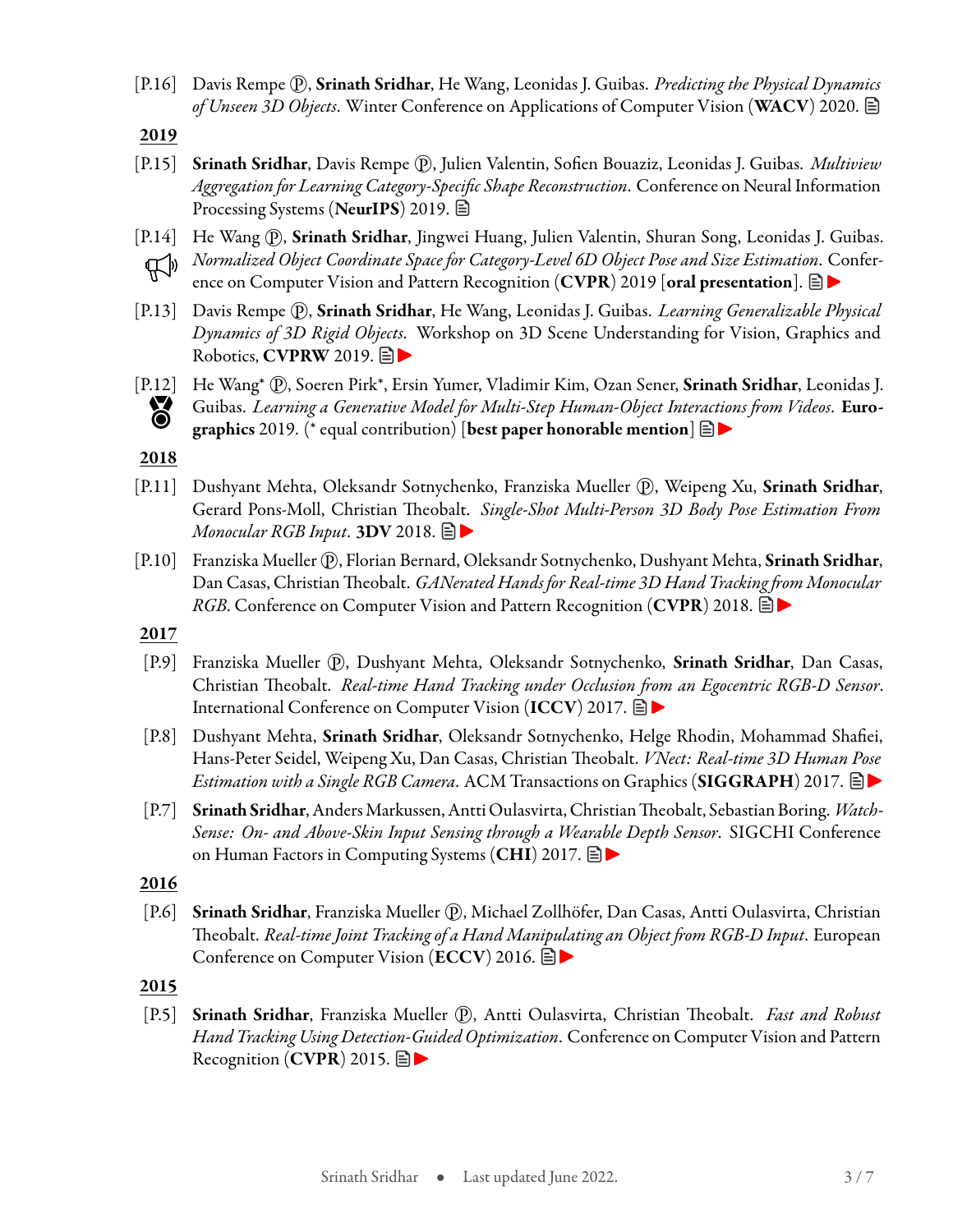[P.4] **Srinath Sridhar**, Anna Maria Feit, Christian Theobalt, Antti Oulasvirta. *Investigating the Dexterity of Multi-Finger Input for [Mid](http://handtracker.mpi-inf.mpg.de/projects/HandDexterity/)-Air Text Entry*. SIGCHI Conference on Human Factors in Computing Systems (**CHI**) 2015.

**2014**

- [P.3] **Srinath Sridhar**, Helge Rhodin, Hans-Peter Seidel, Antti Oulasvirta, ChristianTheobalt. *Real-time*
- *Hand Tracking Using a Sum of An[isotr](http://handtracker.mpi-inf.mpg.de/projects/ellipsoidtracker_3dv2014/)opic Gaussians Model*. International Conference on 3D Vision  $(3DV)$  2014 [oral presentation].  $\Box$

**2013**

- [P.2] **Srinath Sridhar**, Antti Oulasvirta, ChristianTheobalt. *Interactive Markerless Articulated Hand Motion Tracking using RGB and Depth Data*. International Conference on Computer Vision (**ICCV**)  $2013. \Box$
- [P.1] Victor Ng-Thow-Hing, Karlin Bark, Lee Beckwith, Cuong Tran, Rishabh Bhandari, **Srinath Sridhar**. *User-Centered Perspectives for Automotive Augmented Reality*. International Symposium on Mixed and Augmented Reality (**ISMAR**) 2013.

Other Papers, Posters, Technical Reports, and Blog Posts

- [O.9] Ge Zhang, Or Litany, **Srinath Sridhar**, Leonida[s J. G](https://dzhange.github.io/StrobeNet/)uibas. *StrobeNet: Category-Level Multiview Reconstruction of Articulated Objects*. **arXiv**, 2021.
- [O.8] **Srinath Sridhar**. *Learning to Generate Human–Object Interactions*. Stanford AI Lab Blog, 2019.
- [O.7] **Srinath Sridhar**, Gilles Bailly, Elias Heydrich, Antti Oulasvirta, Christian Theobalt. *FullHand: Markerless Skeleton-based Tracking for Free-Hand Interaction*. MPI-I-2016-4-002. Saarbrücken: Max-Planck-Institut für Informatik 2016.
- [O.6] Anna Maria Feit, **Srinath Sridhar**, Christian Theobalt, Antti Oulasvirta. *Investigating Multi-Finger Gestures for Mid-Air Text Entry*. Womencourage 2015.
- [O.5] Anna Maria Feit, Myroslav Bachynskyi, **Srinath Sridhar**. *Towards Multi-Objective Optimization for UI Design*. Workshop on Principles, Techniques and Perspectives on Optimization and HCI, **CHI** 2015.
- [O.4] **Srinath Sridhar**, Antti Oulasvirta, Christian Theobalt. *Fast Tracking of Hand and Finger Articulations Using a Single Depth Camera*. MPI-I-2014-4-002. Saarbrücken: Max-Planck-Institut für Informatik 2014.
- [O.3] **Srinath Sridhar**. *HandSonor: A Customizable Vision-based Control Interface f[or M](http://handtracker.mpi-inf.mpg.de/projects/handsonor/)usical Expression*. SIGCHI Conference on Human Factors in Computing Systems (**CHI**) 2013.
- [O.2] **Srinath Sridhar**, Victor Ng-Thow-Hing. *Generation of Virtual Display Surfaces for In-vehicle Contextual Augmented Reality*. International Symposium on Mixed and Augmented Reality (**ISMAR**) 2012.
- [O.1] **Srinath Sridhar**, Vineet Kamat. *CAMFPLAN: A Real-time Markerless Camera Pose Estimation System for Augmented Reality*. UMCEE Report No. 11-01, Department of Civil and Environmental Engineering, University of Michigan, Ann Arbor 2012.

Patents

[A.1] Victor Ng-Thow-Hing, **Srinath Sridhar**. *Method to Generate Virtual Display Surfaces from Video Imagery of Road based Scenery*. U.S. Patent, US9135754 B2, 2015. Licensed by Honda Motor Co., Ltd.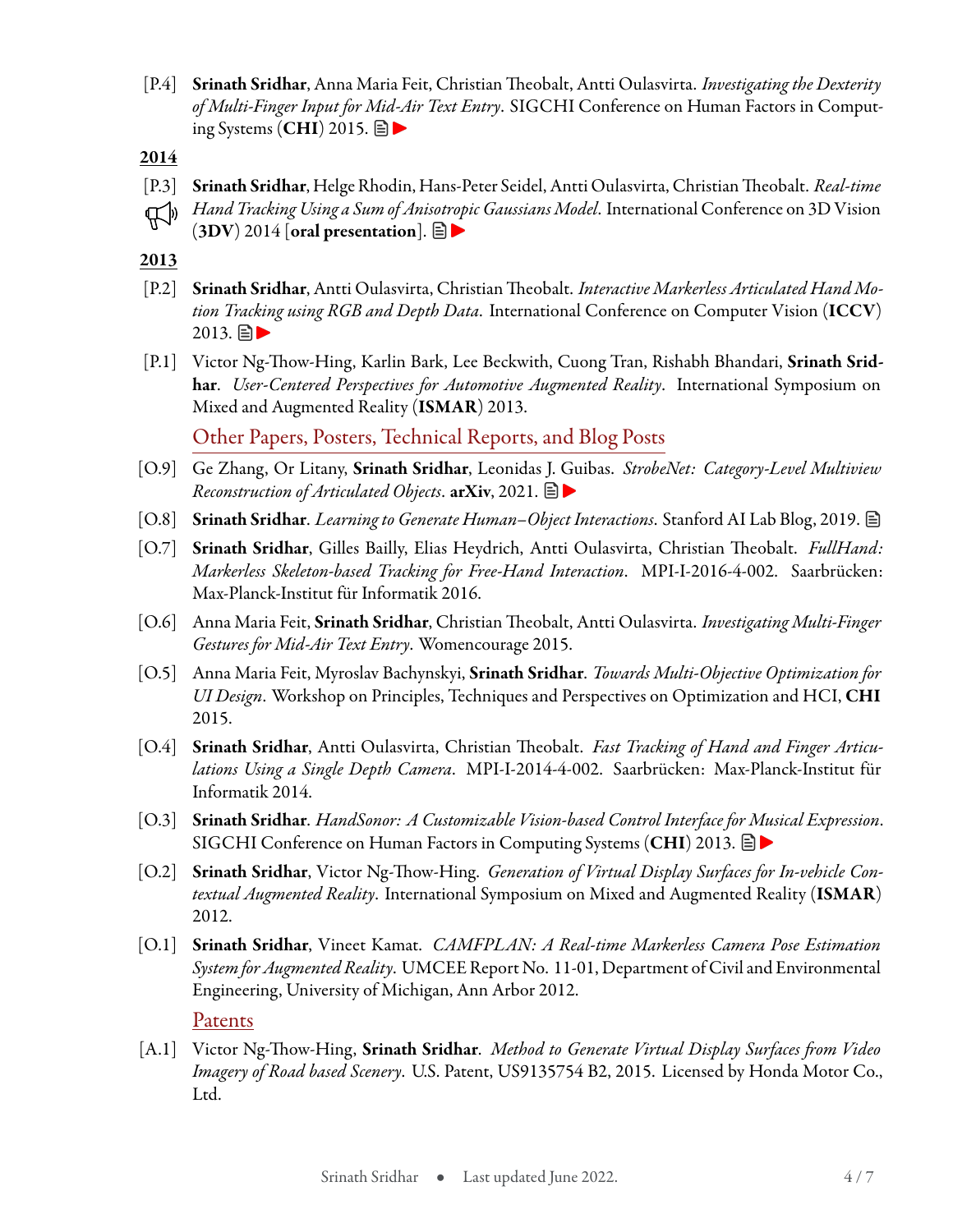## Mentorship

#### **Doctoral Students**

- 2022– Kefan Chen, Computer Science, Brown University
- 2022– Rahul Sajnani, Computer Science, Brown University
- 2021– Rao Fu, Computer Science, Brown University *Interned at Autodesk.* Former
- 2019–2020 Davis Rempe, Stanford University (co-advised with Leo Guibas)

2017–2019 • He Wang, Stanford University (co-advised with Leo Guibas)

*Resulting publications [P.14, P.12]. Interned at Google, Facebook AI Research. Now assistant professor at Peking University.*

2015–2017 • Franziska Mueller, MPI Informatics (co-advised with Christian Theobalt) *Resulting publications [P.10, P.9]. Received a Google Ph.D. Fellowship, interned at Facebook Reality Labs. Now at Google Research Zurich.*

#### **Masters Students**

- 2022– Yiwen Chen, Computer Science, Brown University
- 2022– Cheng-You Lu, Computer Science, Brown University
- 2021– Trevor Houchens, Computer Science, Brown University Former
- 2021–2022 Sijie Ding, Computer Science, Brown University *Now PhD student at Stony Brook University.*
- 2020–2021 Radhika Dua, KAIST
	- 2021 Aparna Natarajan, Computer Science, Brown University
	- 2021 Shivam Duggal, CMU
	- 2019 Zhangsihao Yang, CMU *Resulting publication [P.20].*
- 2020–2021 Farnaz Nouraei, Engineering, Brown University *Now PhD student at Northeastern University.*
- 2020–2021 Qimin Chen, UCSD *Now PhD student at Simon Fraser University.*
	- 2021 Eliza Macneal, Computer Science, Brown University
	- 2021 Daniel Masotti, Computer Science, Brown University **Undergraduate Students**
	- 2022– Jacob Frausto, Brown University
	- 2022– Xiao (Sean) Zhan, Brown University
	- 2021– Siddharth Diwan, Brown University

*Resulting publications [P.22, P.18, P.16, P.13]. Received an Nvidia Graduate Fellowship, interned at Adobe Research and Nvidia Research.*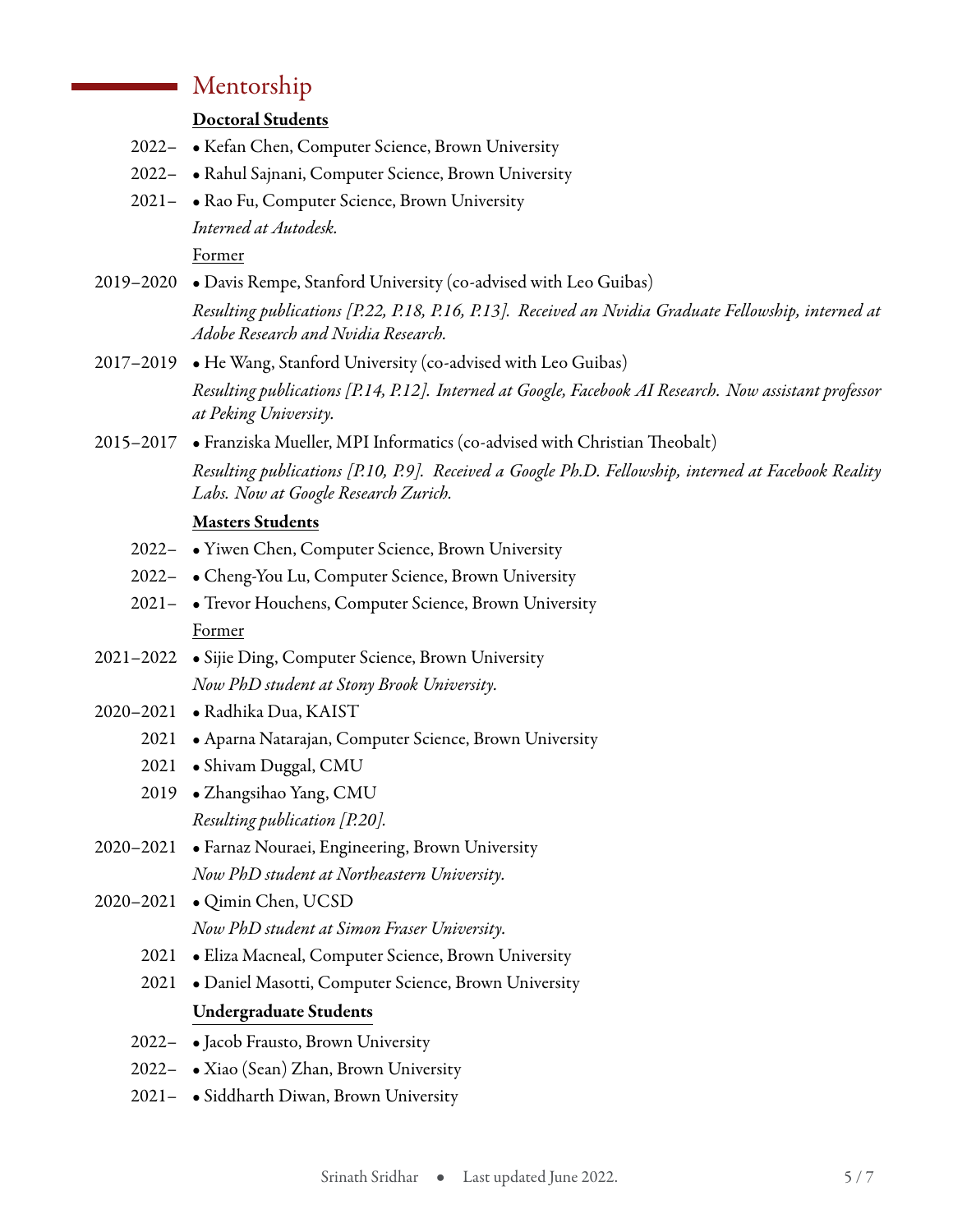- 2021– Qiuhong (Anna) Wei, Brown University
- 2021– Jivitesh Jain, IIIT Hyderabad Former
- 2021–2022 Rahul Sajnani, IIIT Hyderabad *Resulting publications [P.21, P.24]. Now PhD student at Brown.*
	- 2021 Yiheng Xie, Brown University *Resulting publication [P.23]. Now PhD student at Caltech.*
- 2020–2021 Ge Zhang, ShanghaiTech (co-advised with Leo Guibas and Or Litany) *Resulting report [O.9]. Now graduate student at the University of Michigan, Ann Arbor.*
	- 2021 Jiahui Lei, Zhejiang University (co-advised with Leo Guibas) *Resulting publication [P.17]. Now PhD student at UPenn.*

## Teaching

#### **At Brown**

- Spring 2022 **A Practical Introduction to Advanced Robot Perception (CSCI 2952-O)**. Enrollment: 19. Designed and taught a graduate-level course on 3D computer vision and machine learning for robotics.
	- Fall 2021 **Introduction to Computer Vision (CSCI 1430)**. Enrollment: 103. Taught undergraduate course on computer vision.
- Spring 2021 **Introduction to Computer Vision (CSCI 1430)**. Enrollment: 218. Co-taught (with James Tompkin) undergraduate course on computer vision.
	- Fall 2020 **Topics in 3D Computer Vision and Machine Learning (CSCI 2952-K)**. Enrollment: 18. Designed and taught a graduate-level course on 3D computer vision and machine learning.

#### **Before Brown**

2013–2016 **Course Assistant, Graduate Seminar on Computer Vision for Computer Graphics**, *Saarland University*.

Graded student work, participated in all discussions, held office hours, and provided individual feedback.

2013 **Lecturer, EIT ICT Smart Spaces Summer School**, *INRIA, Grenoble*. Day-long workshop on "3D Interaction using Hand Motion Tracking" for advanced graduate students.

#### Service

#### **Service to the Field**

Panelist NSF (2021, 2022)

- Organizer Tutorial on Neural Fields in Computer Vision at CVPR 2022, 3DRepsWorkshop at ECCV (2020), ICCV (2021)
- Area Chair IEEE VR Conference Track (2020)

Program SIGGRAPH Posters Jury (2022), Eurographics Short Papers (2018), Graphics Replicability Stamp Committee Initiative (2019–2021), and various workshops at CVPR (2015–2016, 2018–2019), ICCV (2017,

2019) and ECCV (2018).